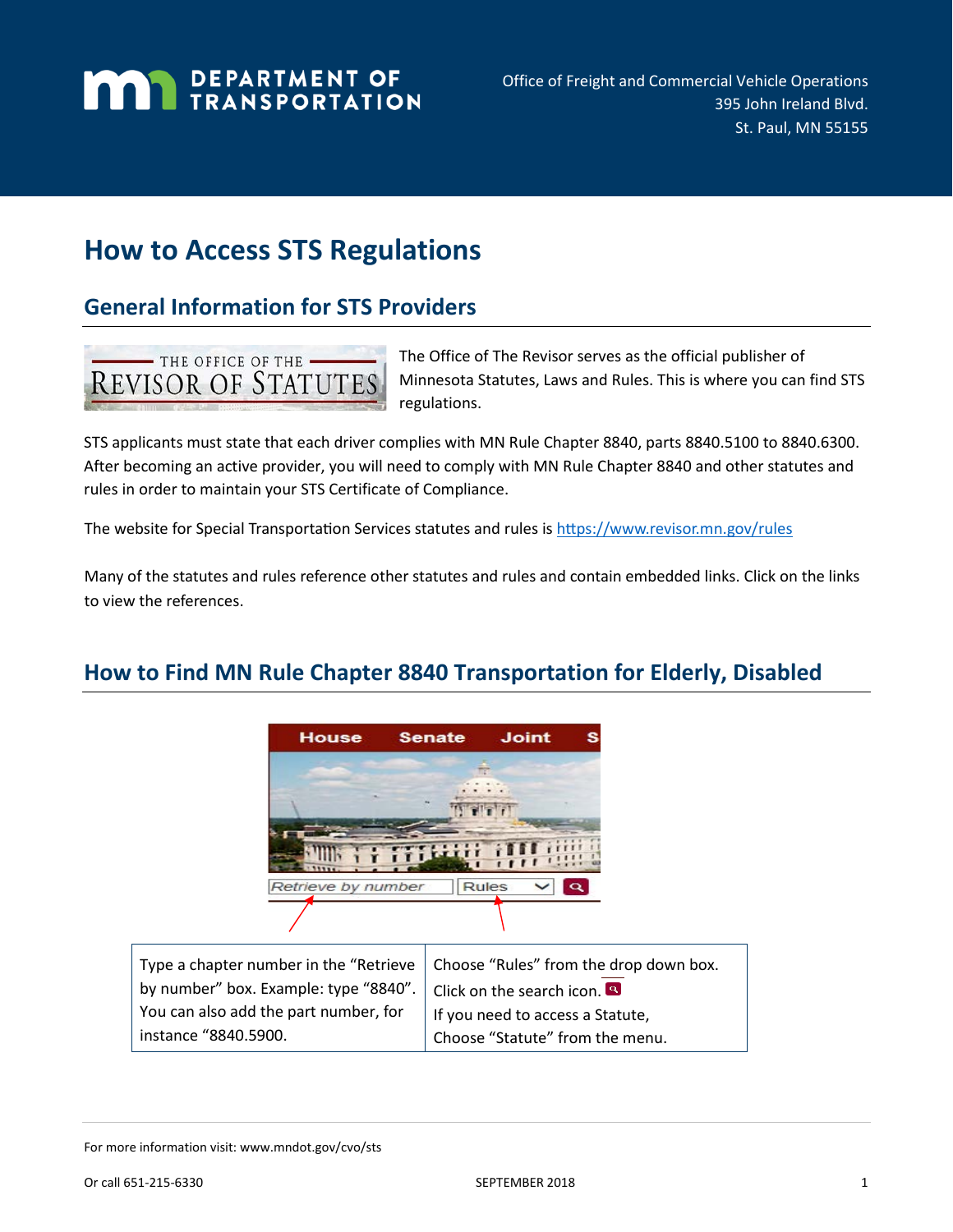# **Key Parts of MN Rule Chapter 8840**

## **PROVIDER REQUIREMENTS**

**8840.5640 Initial Provider Education 8840.5650 Annual Evaluation**

## **8840.5700 Inspection and Audit**

## **DRIVER REQUIREMENTS**

## **8840.5900 Driver Qualifications**

- Physical qualifications
- Medical waivers, physical ability
- Driver's license
- Age and experience, driving record

## **8840.5910 Driver Training Requirements**

- Training required before driving
- Additional training in the first 45 days
- First aid training
- Passenger assistance training
- Ambulatory passenger assistance
- Abuse prevention training
- Refresher courses, continuing education

## **VEHICLE REQUIREMENTS**

#### **8840.5925 Vehicle Equipment**

- Safety equipment
- **Seats**
- Ramps and wheelchair lifts
- Securement devices

## **8840.5940 Construction Standards**

- Rollover protection
- Remanufactured roof
- Emergency exits
- Holes
- Doors and windows, door heights

#### **8840.5975 Standards for Maintenance**

- **Vehicle**
- **Wheelchair**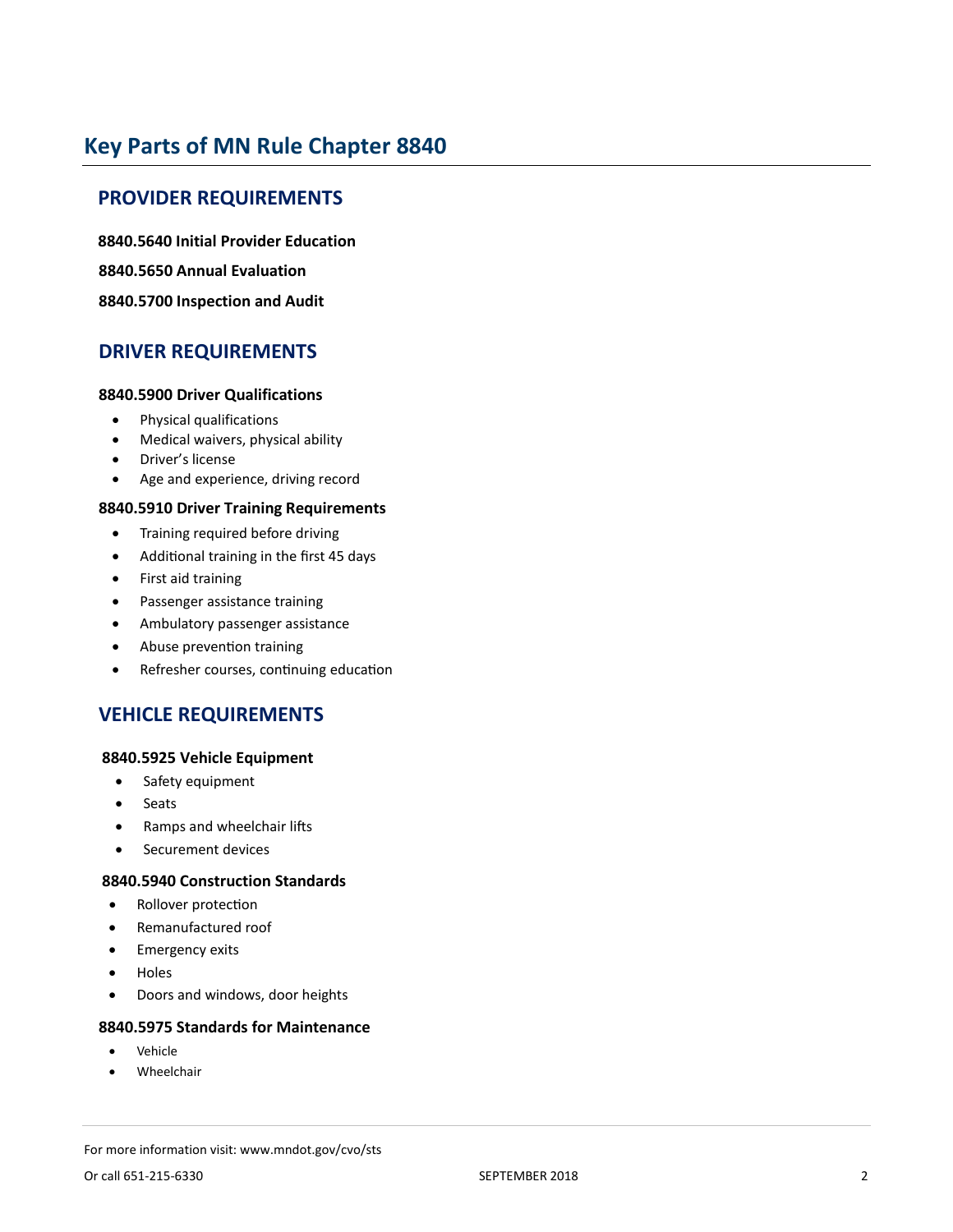# **Chapter 8840 Reference Guide**

## **Parts listed in numerical order**

- 8840.5100 Definitions
- 8840.5300 Scope
- 8840.5400 Certificate of Compliance, General Requirements
- 8840.5450 Restrictions on Name and Description of Service
- 8840.5500 Certificate of Compliance Application
- 8840.5525 Issuance and Expiration of Certificate
- 8840.5640 Initial STS Provider Education
- 8840.5650 Annual Evaluation
- 8840.5700 Inspection and Audit
- 8840.5800 Enforcement: Violations, Suspensions
- 8840.5900 Driver Qualifications
- 8840.5910 Driver & Attendant Training Requirements
- 8840.5925 Vehicle Equipment
- 8840.5940 Vehicle Construction Standards
- 8840.5950 Standards for Operation of Vehicles
- 8840.5975 Standards for Maintenance
- 8840.6000 Insurance
- 8840.6100 Records
- 8840.6200 Certification of Training Courses and Instructors
- 8840.6250 Audit of Courses
- 8840.6300 Variance
- 8840.6400 Administrative Hearing